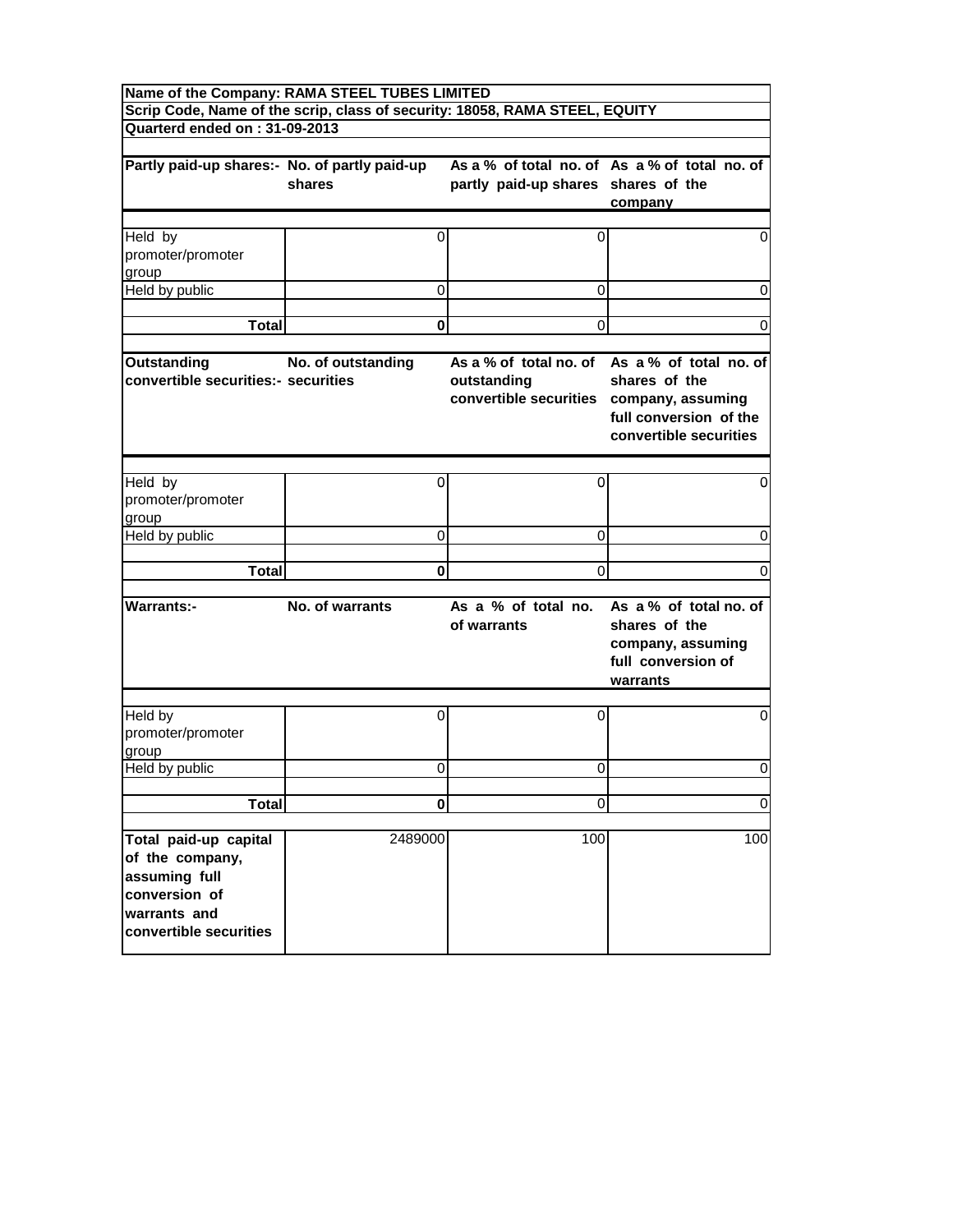## (I)(b) Statement showing holding of securities (including shares, warrants, convertible securities) of persons belonging to the **category "Promoter and Promoter Group" AS ON 31-09-2013**

| Sr.            | Name of the shareholder       |                                       | <b>Details of Shares held</b>                 |                | Encumbered shares (*) |                                                                      | <b>Details of warrants</b>                   |                                                                       | <b>Details of</b><br>convertible<br>securities                    |                                                                                          | <b>Total shares</b><br>(including<br>underlying<br>shares assuming                                     |
|----------------|-------------------------------|---------------------------------------|-----------------------------------------------|----------------|-----------------------|----------------------------------------------------------------------|----------------------------------------------|-----------------------------------------------------------------------|-------------------------------------------------------------------|------------------------------------------------------------------------------------------|--------------------------------------------------------------------------------------------------------|
| No.            |                               | <b>Number</b><br>οf<br>shares<br>held | As a % of<br>grand total<br>$(A) + (B) + (C)$ | No.            | As a<br>percentage    | As a % of<br>grand total<br>$(A)+(B)+(C)$<br>of sub-<br>clause (I)(a | <b>Numb</b><br>er of<br>warra<br>nts<br>held | As a $%$<br>total<br>number of<br>warrants<br>of the<br>same<br>class | <b>Numb</b><br>er of<br>conve<br>rtible<br>securi<br>ties<br>held | As a %<br>total<br>number of<br>convertibl<br>e<br>securities<br>of the<br>same<br>class | full conversion<br>of warrants and<br>convertible<br>securities) as a<br>% of diluted<br>share capital |
| (1)            | (II)                          | (III)                                 | (IV)                                          | (V)            | (VI)=(V)/(III)*100    | (VII)                                                                | (VIII)                                       | (IX)                                                                  | (X)                                                               | (XI)                                                                                     | (XII)                                                                                                  |
| $\mathbf{1}$   | Naresh Kumar Bansal           | 108100                                | 43.43                                         | 0              | 0.00                  | 0.00                                                                 | $\Omega$                                     | $\mathbf{0}$                                                          |                                                                   | $\Omega$                                                                                 |                                                                                                        |
| $\overline{2}$ | <b>Kumud Bansal</b>           | 3000                                  | 1.21                                          | $\overline{0}$ | 0.00                  | 0.00                                                                 | $\mathbf{0}$                                 | $\Omega$                                                              |                                                                   | $\Omega$                                                                                 |                                                                                                        |
| 3              | M/s Naresh Kumar & Sons (HUF) | 3000                                  | 1.21                                          | $\overline{0}$ | 0.00                  | 0.00                                                                 | $\mathbf{0}$                                 | $\mathbf 0$                                                           |                                                                   | $\Omega$                                                                                 |                                                                                                        |
| $\overline{4}$ | <b>Richi Bansal</b>           | 9500                                  | 3.82                                          | $\overline{0}$ | 0.00                  | 0.00                                                                 | $\overline{0}$                               | $\overline{0}$                                                        |                                                                   | $\Omega$                                                                                 |                                                                                                        |
| 5              | Krati Bansal                  | 5000                                  | 2.01                                          | $\overline{0}$ | 0.00                  | 0.00                                                                 | $\mathbf{0}$                                 | $\mathbf 0$                                                           |                                                                   | $\mathbf{O}$                                                                             |                                                                                                        |
| 6              | Nikhil Bansal                 | 7500                                  | 3.01                                          | $\Omega$       | 0.00                  | 0.00                                                                 | $\Omega$                                     | 0                                                                     |                                                                   | $\mathbf 0$                                                                              |                                                                                                        |
| $\overline{7}$ | M/s Harbans Lal (HUF)         | 15700                                 | 6.31                                          | $\overline{0}$ | 0.00                  | 0.00                                                                 | $\mathbf{0}$                                 | $\mathbf 0$                                                           |                                                                   | $\mathbf{O}$                                                                             |                                                                                                        |
| 8              | M/s Rakesh Kumar (HUF)        | 5000                                  | 2.01                                          | $\overline{0}$ | 0.00                  | 0.00                                                                 | $\Omega$                                     | $\overline{0}$                                                        |                                                                   | $\Omega$                                                                                 |                                                                                                        |
| 9              | M/s Ajay Kumar & Sons (HUF)   | 4550                                  | 1.83                                          | $\overline{0}$ | 0.00                  | 0.00                                                                 | $\mathbf{0}$                                 | 0                                                                     |                                                                   | $\Omega$                                                                                 |                                                                                                        |
| 10             | Raj Kumar                     | 3000                                  | 1.21                                          | $\overline{0}$ | 0.00                  | 0.00                                                                 | $\Omega$                                     | $\mathbf 0$                                                           |                                                                   | $\Omega$                                                                                 |                                                                                                        |
| 11             | Ashok Kumar                   | 3000                                  | 1.21                                          | $\overline{0}$ | 0.00                  | 0.00                                                                 | $\Omega$                                     | $\mathbf 0$                                                           |                                                                   | $\Omega$                                                                                 |                                                                                                        |
| 12             | Rakesh Kumar Bansal           | 550                                   | 0.22                                          | $\overline{0}$ | 0.00                  | 0.00                                                                 | $\mathbf{0}$                                 | $\mathbf 0$                                                           |                                                                   | $\Omega$                                                                                 |                                                                                                        |
| 13             | Ajay Kumar Bansal             | 12450                                 | 5.00                                          | $\overline{0}$ | 0.00                  | 0.00                                                                 | $\mathbf{0}$                                 | $\mathbf 0$                                                           |                                                                   | $\mathbf{O}$                                                                             |                                                                                                        |
| 14             | Taruna Bansal                 | 3100                                  | 1.25                                          | $\overline{0}$ | 0.00                  | 0.00                                                                 | $\mathbf{0}$                                 | $\mathbf 0$                                                           |                                                                   | $\Omega$                                                                                 |                                                                                                        |
| 15             | Praveen Bansal                | 100                                   | 0.04                                          | $\mathbf 0$    | 0.00                  | 0.00                                                                 | $\overline{0}$                               | $\overline{0}$                                                        |                                                                   | $\Omega$                                                                                 |                                                                                                        |
| 16             | Anish Bansal                  | 100                                   | 0.04                                          | $\overline{0}$ | 0.00                  | 0.00                                                                 | $\overline{0}$                               | $\mathbf 0$                                                           |                                                                   | $\overline{0}$                                                                           |                                                                                                        |
| 17             | Vipul Bansal                  | 100                                   | 0.04                                          | $\overline{0}$ | 0.00                  | 0.00                                                                 | $\mathbf{0}$                                 | $\mathbf 0$                                                           |                                                                   | $\overline{0}$                                                                           |                                                                                                        |
| 18             | Sweta Bansal                  | 100                                   | 0.04                                          | $\overline{0}$ | 0.00                  | 0.00                                                                 | $\mathbf{0}$                                 | $\overline{0}$                                                        |                                                                   | $\Omega$                                                                                 |                                                                                                        |
| 19             | Abhinav Bansal                | 100                                   | 0.04                                          | $\mathbf 0$    | 0.00                  | 0.00                                                                 | $\overline{0}$                               | $\overline{0}$                                                        |                                                                   | $\mathbf 0$                                                                              |                                                                                                        |
| 20             | Ridhi Bansal                  | 100                                   | 0.04                                          | $\overline{0}$ | 0.00                  | 0.00                                                                 | $\Omega$                                     | $\Omega$                                                              |                                                                   | $\Omega$                                                                                 |                                                                                                        |
|                |                               |                                       |                                               |                |                       |                                                                      |                                              |                                                                       |                                                                   |                                                                                          |                                                                                                        |
|                |                               |                                       |                                               |                |                       |                                                                      |                                              |                                                                       |                                                                   |                                                                                          |                                                                                                        |
| <b>TOTAL</b>   |                               | 184050                                | 73.95                                         | $\mathbf{0}$   | 0.00                  | 0.00                                                                 | $\mathbf{0}$                                 | 0                                                                     | $\bf{0}$                                                          | $\mathbf{0}$                                                                             | 0                                                                                                      |

(\*) The term "encumbrance" has the same meaning as assigned to it in regulation 28(3) of the SAST Regulations, 2011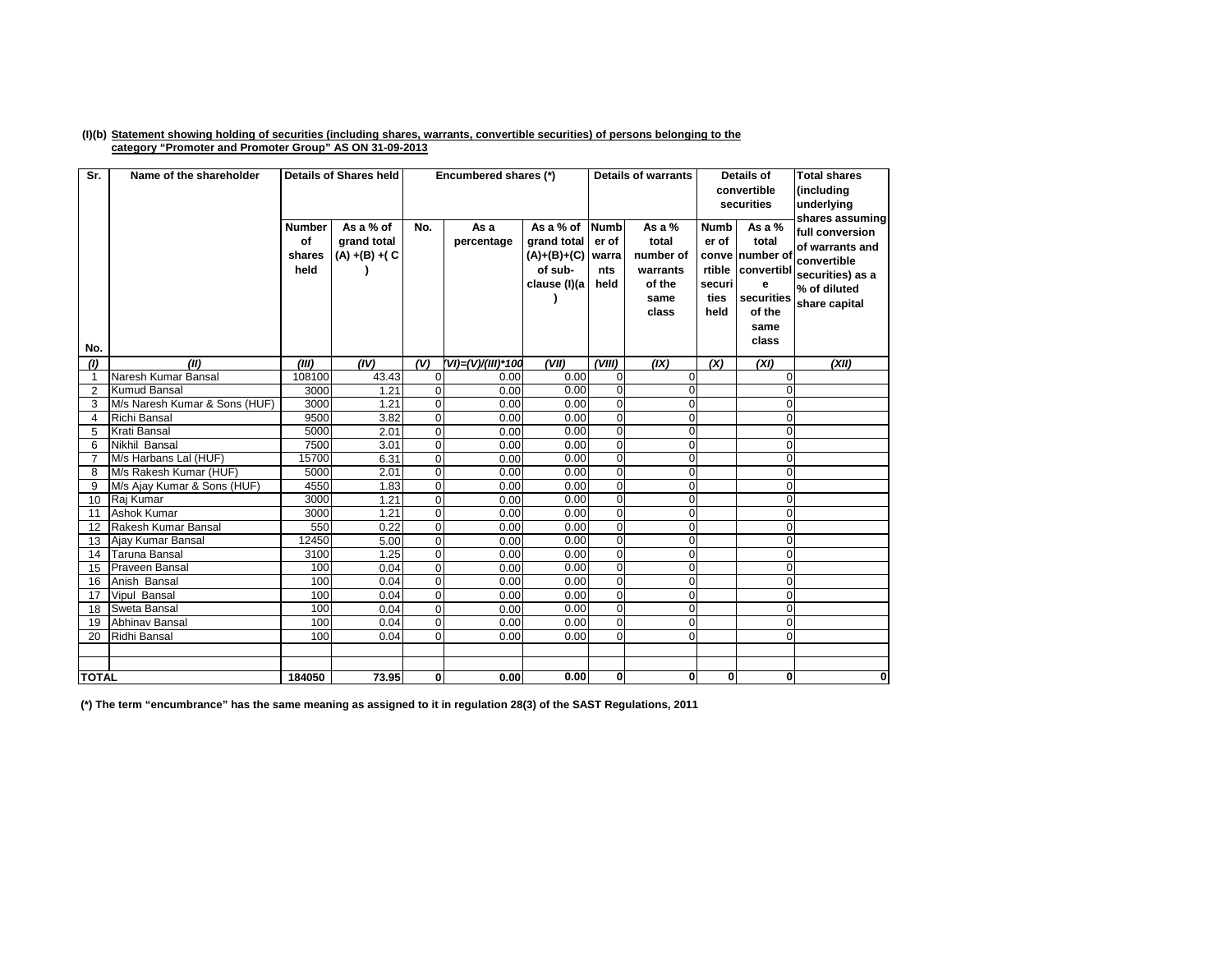|                      | Statement Showing Shareholding Pattern as on 31-09-2013                                  |                                             |                                     |                                                                                   |                                   |                                                                    |                            |                                           |
|----------------------|------------------------------------------------------------------------------------------|---------------------------------------------|-------------------------------------|-----------------------------------------------------------------------------------|-----------------------------------|--------------------------------------------------------------------|----------------------------|-------------------------------------------|
| Categ<br>ory<br>code | Category of<br>Shareholder                                                               | <b>Number</b><br>of Share<br><b>Holders</b> | <b>Total</b><br>number<br>of shares | Table (I)(a)<br><b>Number of</b><br>shares held<br>lin<br>demateriali<br>zed form |                                   | Total shareholding as a<br>percentage of total<br>number of shares |                            | Shares Pledged or<br>otherwise encumbered |
|                      |                                                                                          |                                             |                                     |                                                                                   | As a<br>percentage<br>$of(A+B)^1$ | As a<br>percentage<br>of $(A+B+C)$                                 | Number of<br>shares        | As a<br>percentage                        |
| (1)<br>(A)           | (II)<br><b>Shareholding of Promoter and</b>                                              | (III)                                       | (IV)                                | (V)                                                                               | (VI)                              | (VII)                                                              | (VIII)                     | ()= (VIII)/(IV)*10                        |
| 1                    | Indian                                                                                   |                                             |                                     |                                                                                   |                                   |                                                                    |                            |                                           |
| (a)<br>(b)           | Individuals/ Hindu Undivided Family<br>Central Government/ State Govt.(s)                | 20<br>0                                     | 184050<br>0                         | 0<br>0                                                                            | 73.95<br>0.00                     | 73.95<br>0.00                                                      | 0<br>0                     | 0.00<br>0.00                              |
| (c)                  | <b>Bodies Corporate</b>                                                                  | $\mathbf 0$                                 | $\mathbf 0$                         | 0                                                                                 | 0.00                              | 0.00                                                               | $\mathbf 0$                | 0.00                                      |
| (d)                  | Financial Institutions/ Banks                                                            | $\overline{0}$                              | $\mathbf 0$                         | $\mathbf 0$                                                                       | 0.00                              | 0.00                                                               | $\mathbf 0$                | 0.00                                      |
| (e)                  | Any Others(Specify)                                                                      | 0                                           | $\mathbf 0$                         | $\mathbf 0$                                                                       | 0.00                              | 0.00                                                               | $\mathbf 0$                | 0.00                                      |
|                      | Sub Total(A)(1)                                                                          | 20                                          | 184050                              | 0                                                                                 | 73.95                             | 73.95                                                              | $\mathbf 0$                | 0.00                                      |
| $\mathbf{2}$<br>a    | Foreign<br>Individuals (Non-Residents Individuals/<br>Foreign Individuals)               | 0                                           | 0                                   | 0                                                                                 | 0.00                              | 0.00                                                               | 0                          | 0.00                                      |
| b                    | <b>Bodies Corporate</b><br>Institutions                                                  | 0<br>$\mathbf 0$                            | $\overline{0}$<br>$\mathbf 0$       | $\overline{0}$<br>$\mathbf 0$                                                     | 0.00<br>0.00                      | 0.00<br>0.00                                                       | $\mathbf 0$<br>$\mathbf 0$ | 0.00<br>0.00                              |
| с<br>d               | Qualified Foreign Investor                                                               | $\mathbf 0$                                 | $\mathbf 0$                         | $\mathbf 0$                                                                       | 0.00                              | 0.00                                                               | $\mathbf 0$                | 0.00                                      |
| e                    | Any Others (Specify)                                                                     | $\mathbf 0$                                 | $\mathbf 0$                         | 0                                                                                 | 0.00                              | 0.00                                                               | $\mathbf 0$                | 0.00                                      |
|                      |                                                                                          | $\mathbf{0}$                                | 0                                   | 0                                                                                 | 0.00                              | 0.00                                                               | 0                          |                                           |
|                      | Sub Total(A)(2)                                                                          |                                             |                                     |                                                                                   |                                   |                                                                    |                            | 0.00                                      |
|                      | <b>Total Shareholding of Promoter</b><br>and Promoter Group (A)=                         | 20                                          | 184050                              | 0                                                                                 | 73.95                             | 73.95                                                              | 0                          | 0.00                                      |
| (B)                  | <b>Public shareholding</b>                                                               |                                             |                                     |                                                                                   |                                   |                                                                    |                            |                                           |
| 1<br>(a)             | <b>Institutions</b><br>Mutual Funds/ UTI                                                 | $\mathbf 0$                                 | $\mathbf 0$                         | $\mathbf 0$                                                                       | 0.00                              | 0.00                                                               | $\mathbf 0$                | 0.00                                      |
| (b)                  | Financial Institutions Banks                                                             | $\mathbf 0$                                 | $\mathbf 0$                         | $\mathbf 0$                                                                       | 0.00                              | 0.00                                                               | $\mathbf 0$                | 0.00                                      |
| (c)                  | Central Government/ State Govt.(s)                                                       | $\mathbf 0$                                 | $\mathbf 0$                         | 0                                                                                 | 0.00                              | 0.00                                                               | $\mathbf 0$                | 0.00                                      |
| (d)                  | Venture Capital Funds                                                                    | $\mathbf 0$<br>O                            | $\mathbf 0$<br>$\mathbf 0$          | $\mathbf 0$<br>$\mathbf 0$                                                        | 0.00<br>0.00                      | 0.00<br>0.00                                                       | $\mathbf 0$<br>$\mathbf 0$ | 0.00<br>0.00                              |
| (e)<br>(f)           | <b>Insurance Companies</b><br>Foreign Institutional Investors                            | O                                           | $\pmb{0}$                           | 0                                                                                 | 0.00                              | 0.00                                                               | $\mathbf 0$                | 0.00                                      |
| (q)                  | Foreign Venture Capital Investors                                                        | O                                           | $\overline{0}$                      | $\mathbf 0$                                                                       | 0.00                              | 0.00                                                               | $\mathbf 0$                | 0.00                                      |
| (h)<br>(i)           | Qualified Foreign Investor<br>Any Other (specify)                                        | $\overline{0}$                              | $\mathbf 0$                         | $\mathbf 0$                                                                       | 0.00                              | 0.00                                                               | $\mathbf 0$                | 0.00                                      |
|                      | Sub-Total (B)(1)                                                                         | $\mathbf 0$                                 | 0                                   | 0                                                                                 | 0.00                              | 0.00                                                               | 0                          | 0.00                                      |
| <b>B2</b>            | <b>Non-institutions</b>                                                                  |                                             |                                     |                                                                                   |                                   |                                                                    |                            |                                           |
| (a)                  | <b>Bodies Corporate</b>                                                                  | $\mathbf 0$                                 | 0                                   | 0                                                                                 | 0.00                              | 0.00                                                               | 0                          | 0.00                                      |
| (b)                  | Individuals                                                                              | $\overline{0}$                              | 0                                   | 0                                                                                 | 0.00                              | 0.00                                                               | 0                          | 0.00                                      |
|                      | Individuals -i. Individual shareholders<br>holding nominal share capital up to Rs        |                                             |                                     |                                                                                   |                                   |                                                                    |                            |                                           |
| T                    | 1 lakh                                                                                   | 25                                          | 53750                               | 0                                                                                 | 21.60                             | 21.60                                                              | $\mathbf 0$                | 0.00                                      |
| Ш                    | ii. Individual shareholders holding<br>nominal share capital in excess of Rs.<br>1 lakh. | 1                                           | 11100                               | 0                                                                                 | 4.46                              | 4.46                                                               | 0                          | 0.00                                      |
| (c)                  | Qualified Foreign Investor                                                               | $\mathbf 0$                                 |                                     | 0                                                                                 | 0.00                              | 0.00                                                               | $\mathbf 0$                | 0.00                                      |
| (d)                  | Any Other (specify)                                                                      | 0                                           | 0                                   | 0                                                                                 | 0.00                              | 0.00                                                               | 0                          | 0.00                                      |
|                      | Sub-Total (B)(2)                                                                         | 26                                          | 64850                               | 0                                                                                 | 26.05                             | 26.05                                                              | $\mathbf 0$                | 0.00                                      |
| (B)                  | Public Shareholding (B)=<br><b>Total</b><br>(B)(1)+(B)(2)                                | 26                                          | 64850                               | 0                                                                                 | 26.05                             | 26.05                                                              | 0                          | 0.00                                      |
|                      | TOTAL (A)+(B)                                                                            | 46                                          | 248900                              | 0                                                                                 | 100.00                            | 100.00                                                             | $\overline{0}$             | 0.00                                      |
| (C)                  | Shares held by Custodians and<br>against which Depository<br>Receipts have been issued   |                                             |                                     |                                                                                   |                                   |                                                                    |                            |                                           |
| 1<br>$\overline{2}$  | Promoter and Promoter Group<br>Public                                                    | $\mathbf 0$<br>$\mathbf 0$                  | $\mathbf 0$<br>0                    | 0<br>0                                                                            | 0.00<br>0.00                      | 0.00<br>0.00                                                       | $\mathbf 0$<br>0           | 0.00<br>0.00                              |
|                      | Sub-Total (C)                                                                            | 0                                           | 0                                   | 0                                                                                 | 0.00                              | 0.00                                                               | $\mathbf{0}$               | 0.00                                      |
|                      | GRAND TOTAL (A)+(B)+(C)                                                                  | 46                                          | 248900                              | 0                                                                                 | 100.00                            | 100.00                                                             | $\mathbf 0$                | 0.00                                      |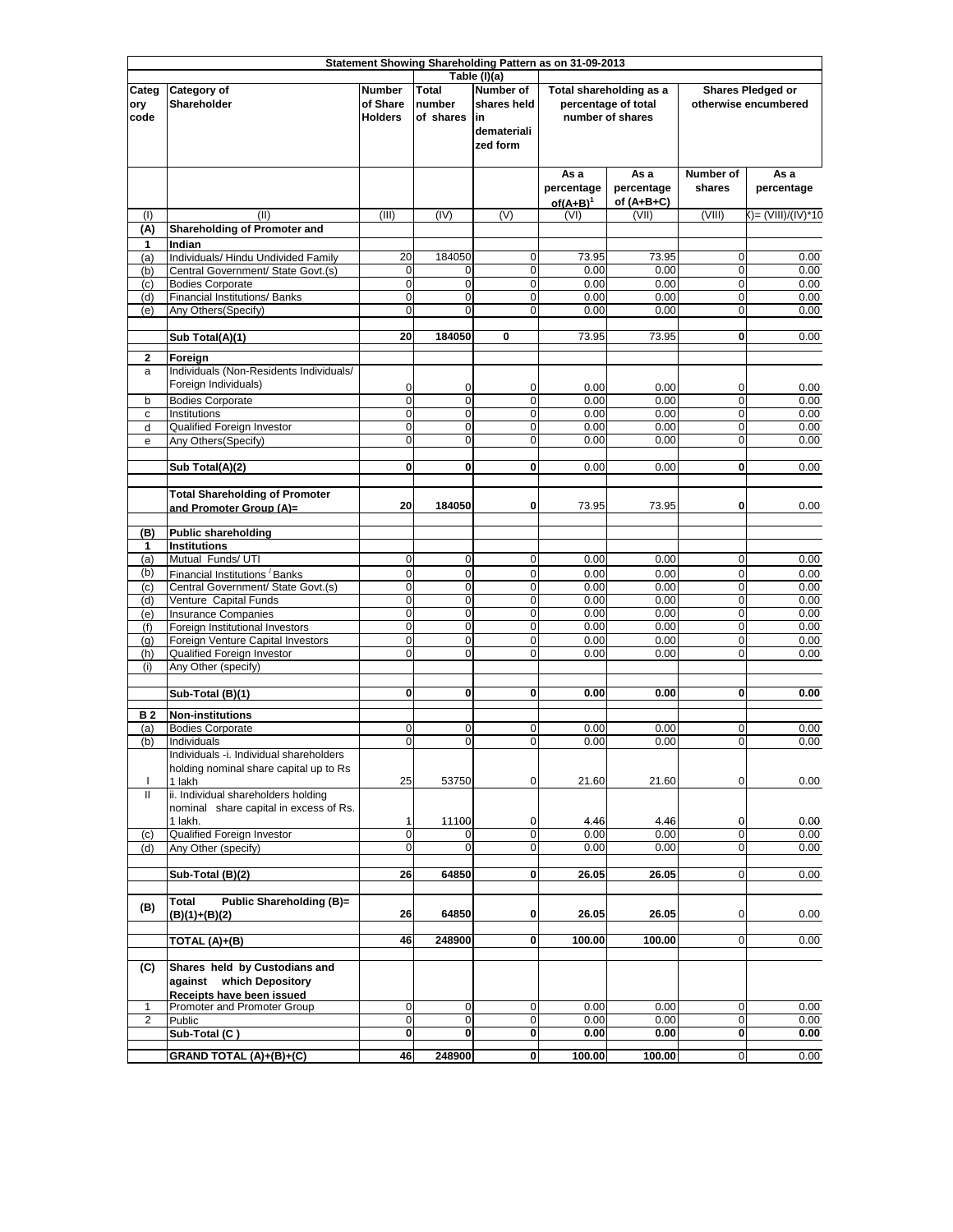|  |  |  |  |  | (I)(c)(i) Statement showing holding of securities (including shares, warrants, convertible securities) of persons belonging to the |
|--|--|--|--|--|------------------------------------------------------------------------------------------------------------------------------------|
|  |  |  |  |  |                                                                                                                                    |

|              | category "Public" and holding more than 1% of the total number of shares as on 31-09-2013 |           |                                               |               |                            |                               |                    |                         |
|--------------|-------------------------------------------------------------------------------------------|-----------|-----------------------------------------------|---------------|----------------------------|-------------------------------|--------------------|-------------------------|
| Sr.          | Name of the shareholder                                                                   | Number I  | Shares as a percentage                        |               | <b>Details of warrants</b> | <b>Details of convertible</b> |                    | Total shares (including |
| No.          |                                                                                           | of shares | of total number of                            | <b>Number</b> | As a $%$                   | <b>Number</b>                 | % w.r.t total      | underlying shares       |
|              |                                                                                           | held      | shares {i.e., Grand Total of                  |               | <b>total</b>               | lof                           | Inumber of         | assuming full           |
|              |                                                                                           |           | $(A)+(B)+(C)$ indicated in warrants number of |               |                            | <b>converti</b>               | convertible        | conversion of           |
|              |                                                                                           |           | Statement at para (I)(a) held                 |               | warrants of ble            |                               | securities of      | warrants and            |
|              |                                                                                           |           | above}                                        |               | lthe same                  |                               | securitie the same | convertible securities) |
|              |                                                                                           |           |                                               |               | <b>class</b>               |                               | <b>class</b>       | as a % of diluted share |
|              |                                                                                           |           |                                               |               |                            | held                          |                    | canital                 |
|              | Santoshi Kumari                                                                           | 11100     | 4.46                                          | 0             | 0                          |                               |                    |                         |
| 2            |                                                                                           |           |                                               |               |                            |                               |                    |                         |
| 3            |                                                                                           |           |                                               |               |                            |                               |                    |                         |
| 4            |                                                                                           |           |                                               |               |                            |                               |                    |                         |
| 8            |                                                                                           |           |                                               |               |                            |                               |                    |                         |
| 9            |                                                                                           |           |                                               |               |                            |                               |                    |                         |
| 10           |                                                                                           |           |                                               |               |                            |                               |                    |                         |
|              |                                                                                           |           |                                               |               | 0                          |                               |                    |                         |
| <b>TOTAL</b> |                                                                                           | 11100     | 4.46                                          | $\mathbf{0}$  | 0                          | 01                            | 0                  | $\bf{0}$                |

(I)(c)(ii) <u>Statement showing holding of securities (including shares, warrants, convertible securities) of persons (together with PAC)</u> <u>belonging to the category "Public" and holding more than 5% of the total number of shares of the company as on 31-09-2013</u>

| Sr. No.      | Name(s) of the            | <b>Number</b> | Shares as a percentage   | <b>Details of warrants</b> |               | <b>Details of convertible</b> |             | <b>Total shares (including</b> |
|--------------|---------------------------|---------------|--------------------------|----------------------------|---------------|-------------------------------|-------------|--------------------------------|
|              | shareholder(s) and        | of shares     | οf                       | <b>Number</b>              | As a $%$      | <b>Number</b>                 | % w.r.t     | underlying shares              |
|              | the Persons Acting in     |               | total number of shares   | of                         | total         | of                            | total       | assuming full conversion of    |
|              | <b>Concert (PAC) with</b> |               | {i.e., Grand Total       | warrants                   | number of     | converti                      | number of   | warrants and convertible       |
|              | them                      |               | (A)+(B)+(C) indicated in |                            | warrants of l | ble                           | convertible | securities) as                 |
|              |                           |               | Statement at para (I)(a) |                            | the           | securitie                     | securities  | a % of diluted share capital   |
|              |                           |               | above}                   |                            | same class    | s                             | of the same |                                |
|              |                           |               |                          |                            |               | held                          | class       |                                |
|              | Nil                       | Nil           | Nil                      | Nil                        | Nil           | Nil                           | <b>INil</b> |                                |
|              |                           |               |                          |                            |               |                               |             |                                |
|              |                           |               |                          |                            |               |                               |             |                                |
|              |                           |               |                          |                            |               |                               |             |                                |
|              |                           |               |                          |                            |               |                               |             |                                |
|              |                           |               |                          |                            |               |                               |             |                                |
|              |                           |               |                          |                            |               |                               |             |                                |
|              |                           |               |                          |                            |               |                               |             |                                |
| <b>TOTAL</b> |                           | <b>Nil</b>    | <b>Nil</b>               | Nil                        | Nil           | <b>Nil</b>                    | Nil         | Nil                            |